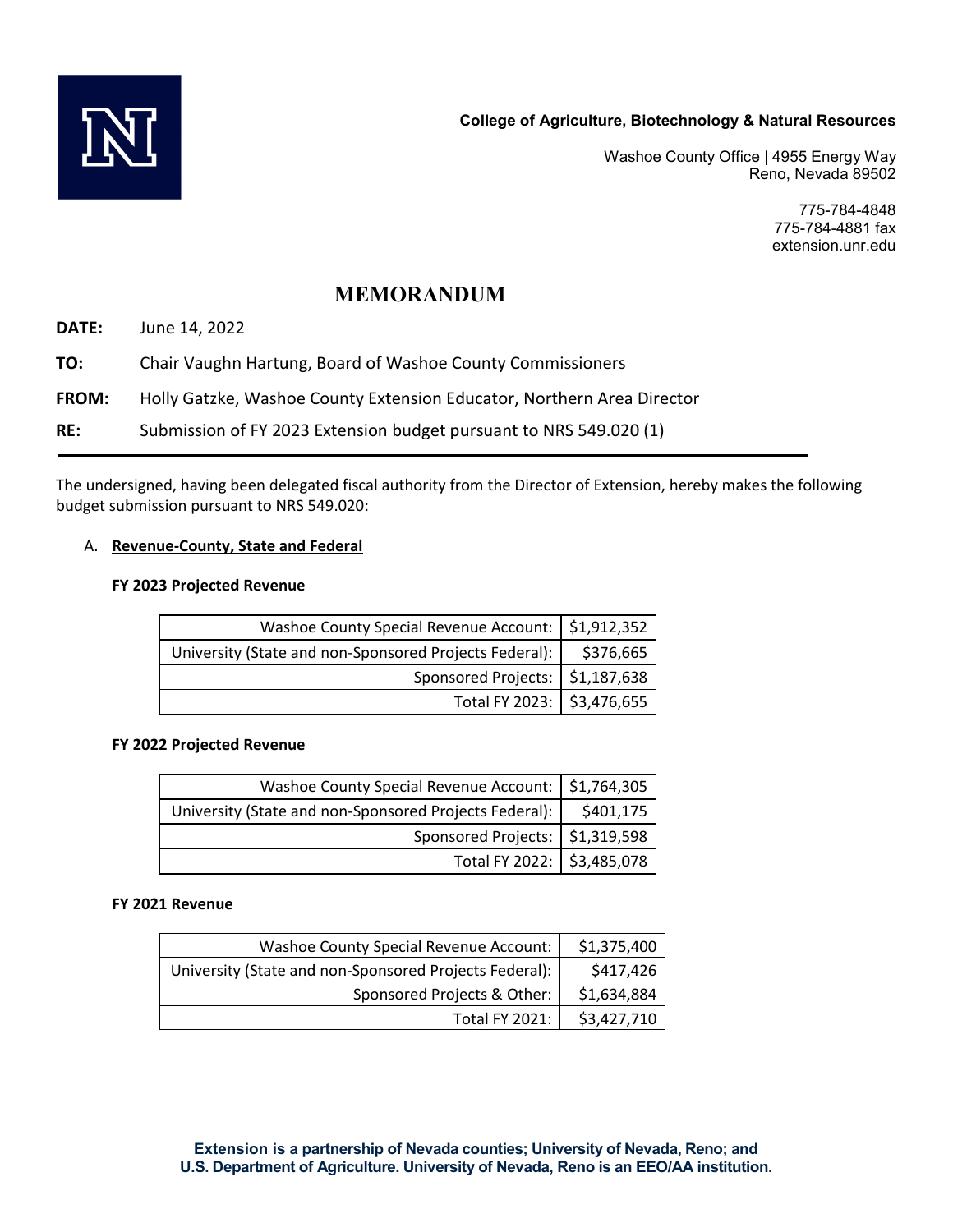## B. **Projected Washoe County Funds Budget**

| <b>Budget Sources</b>              |             |  |
|------------------------------------|-------------|--|
| <b>Opening Balance</b>             | \$2,162,012 |  |
| <b>Projected Revenue</b>           | \$1,912,352 |  |
| <b>All Sources Total</b>           | \$4,074,364 |  |
| <b>Budget Uses</b>                 |             |  |
| <b>Personnel Costs</b>             | \$1,929,809 |  |
| Travel                             | \$46,500    |  |
| <b>Operating Expenses</b>          | \$336,400   |  |
| <b>Overhead Expenses</b>           | \$361,275   |  |
| Equipment                          | \$0         |  |
| Capital Improvements               | \$0         |  |
| Subtotal costs                     | \$2,673,984 |  |
| Contingency Reserves held to cover | \$1,248,066 |  |
| commitments                        |             |  |
| All Costs Total                    | \$3,922,050 |  |

## **Budget Narrative for Washoe County Funds Budget Uses FY 2023**

The total regular budget (annual tax income) is \$1,912,352 for personnel, travel operating, and overhead costs. Contingency costs are allocated for short-term costs for new programming, online education, a children's festival, and a county needs assessment totaling costs of \$761,632. The total budget for expenditure in FY23 is \$2,572,182 and reserves to cover commitments of \$1,248,066.

## **Personnel Costs**

This expense pays for all or a portion of salaries and fringe benefits for employees with a University of Nevada, Reno (UNR) home department of Cooperative Extension-Washoe County. These positions include faculty, staff, and temporary employees that provide direct programming or administrative support in the Washoe County office.

#### **Travel**

These costs cover vehicle costs, mileage reimbursement, in-state and out-of-state travel expenses related to Washoe County programs.

#### **Operating Expenses**

It covers all operating expenses in the Overhead Expenses category. This would include office supplies, postage, copy/binding, fingerprinting, and other miscellaneous expenses.

#### **Overhead Expenses**

Covers leases for equipment, utilities, phone costs, and program costs.

#### **Equipment & Capital**

There are no planned equipment or capital purchases in FY 2023.